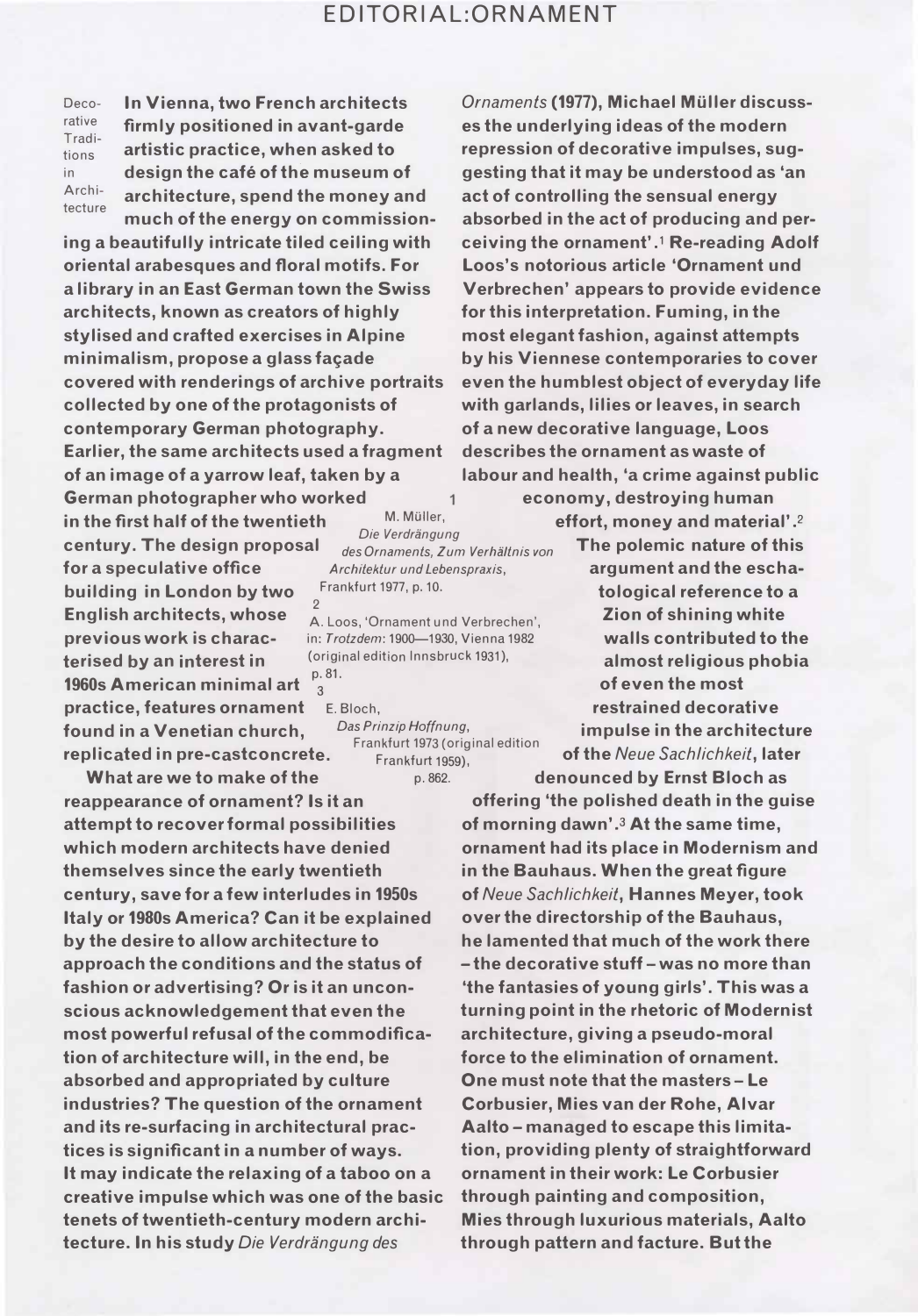## REDACTIONEEL: ORNAMENT

ratieve tradities in de arc hiteetuur

Deco- Als in Wenen aan twee Franse archi- De kwestie van het ornament en het opnieuw praktijk innemen, wordt gevraagd om het cafe van het architectuurmuseum te ontwerpen, spenderen ze geld en veel energie aan de uitbestending van een opdracht voor een fraai en complex betegeld plafond met oosterse arabesken en florale motieven. Voor een bibliotheek in een Oost-Duitse stad stellen de Zwitserse architecten die bekend zijn vanwege hun zeer gestileerde decoratie en suggereert hij dat die begrepen en ambachtelijke oefeningen in Alpine mini- kunnen worden als 'het beheersen van de malisme een glazen gevel voor die versierd is sensuele energie die opgebruikt wordt door met weergaven van archiefportretten, verzameld door één van de protagonisten van de

eigentijdse Duitse fotografie. AI eerder hadden dezelfde M. Müller, architecten gebruikgemaakt van een fragment van een afbeelding van een duizendblad, gemaakt door een Duitse fotograaf die werkzaam was in de eerste helft van de twintigste eeuw. Het ontwerpvoorstel voor een kantoorgebouw in Londen van twee Engelse architecten, wier eerdere werk werd gekenmerkt door een interesse in de praktijk van de Amerikaanse minimal art uit de

Die Verdrängung des Ornaments, Zum Verhältnis von Architektur und Lebenspraxis, Frankfurt 1977, p. 10.

2 A. Loos,

'Ornament und Verbrechen', in: Trotzdem: 1900-1930, Wenen 1982 (oorspronkelijke uitgave lnnsbruck 1931), p. 81. 3

Das Prinzip Hoffnung, Frankfurt 1973 (oorspronkelijke uitgave Frankfurt 1959), p. 862.

tecten, die een vooraanstaande positie opduiken daarvan in de architectonische in de avant-gardistische artistieke praktijk is op een aantal manieren van belang. Het kan een indicatie zijn voor het verzwakken van een taboe op een creatieve impuls die een van de essentiële grondbeginselen was van de moderne architectuur in de twintigste eeuw. In zijn studie Die Verdrängung des Ornaments (1977) bespreekt Michael Müller de ideeën die ten grondslag liggen aan de moderne onderdrukking van neigingen tot productie en ervaring van ornament' .1 Herlezing van Adolf Loos' roemruchte artikel

> 'Ornament und Verbrechen' lijkt bewijs te leveren voor deze interpretatie. Loos gaat, op de meest elegante manier die je je kunt voorstellen, tekeer tegen pogingen van zijn Weense tijdgenoten om, op zoek naar een nieuwe decoratieve taal, zelfs de meest triviale voorwerpen nog te overdekken met guirlandes, lelies of bladeren en hij beschrijft het ornament als een verspilling van arbeid en welzijn, 'een misdaad tegen de open bare economie die mense-

jaren zestig, vertoont een ornament uit een Venetiaanse kerk dat in geprefabriceerd beton is geïmiteerd.

Wat moeten we vinden van de terugkeer van het ornament? Is het een poging om formele mogelijkheden terug te winnen, die moderne architecten zichzelf ontzegd hebben sinds de vroege twintigste eeuw, afgezien van enkele intermezzo's in het ltalie van de jaren vijftig of het Amerika van de jaren tachtig? Kan het worden verklaard staat te stellen de positie en status van mode in het Bauhaus. Toen de grote symboolfiguur of reclame te benaderen? Of is het een van de 'Neue Sachlichkeit', Hannes Meyer, onbewuste erkenning van het feit dat ook de directeur werd van het Bauhaus, klaagde hij krachtigste weigering om architectuur tot erover dat veel van het werk daar, de decorahandelswaar te maken uiteindelijk zal worden tieve rom mel, niet meer was dan 'de fantaopgeslorpt en geannexeerd door de cultuur- sieen van jonge meisjes'. Dit was een keerindustrie? punt in de retoriek van de modernistische

lijke krachtsinspanning, geld en materiaal vernietigt' .2 De polemische aard van dit betoog en de eschatolologische verwijzing naar een Zion van glanzende witte muren droegen bij aan de haast religieuze fobie voor ook maar de meest ingehouden neiging tot decoratie in de architectuur van de 'Neue Sachlichkeit', die later door Ernst Bloch aan de kaak zou worden gesteld omdat deze 'de opgepoetste dood in de vermomming van het ochtendgloren' aanbood.3 Tegelijkertijd had vanuit het verlangen om de architectuur in het ornament een plaats in het Modernisme en

E. Bloch,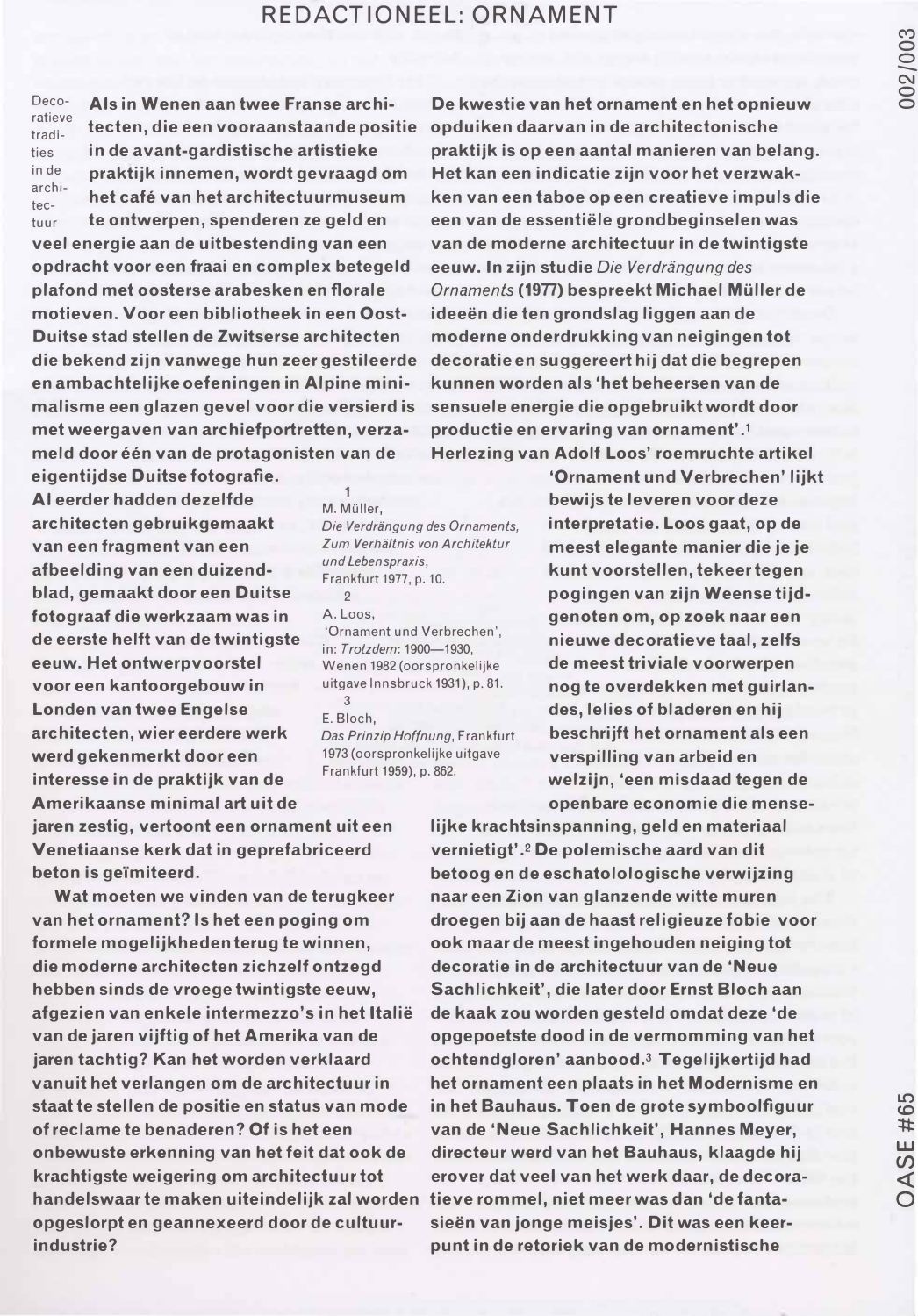rhetoric, the sloganeering of purism somehow stuck. Loos's argument, in any case, was rather more complicated than the title of his text suggests and it offers scope for a richer, less punitive approach to the issue of ornamentation and, indeed, to the broader question of continuity and tradition in architecture. 'The creation of new ornament may be an impossibility, even a shameful act, but it can also be the result of a labour of love, produced in what are holy hours to those constructing ornament.'4

Ornament is acceptable if it is anonymous, un-authored: Loos sanctions ornament if it is the product of an older culture- his examples are Persian carpets, Slovak laces, handcraft made by little old ladies- and 'if it brings pleasure to my fellow human beings'. This mildness of the gentleman is reflected in Loos's own approach to furnishing domestic interiors and was re-formulated in a generous approach by another Viennese architect, Josef Frank, who advocated an attitude 'that absorbs what is alive 5  $\frac{1}{2}$ . Frank, today: the whole spirit of this time,  $\frac{1}{2}$ . Frank, Architektur als Symbol, its sentimentality and its exag-<br>Elemente deutschen Neuen gerations, including affronts against good taste, which are Bauens, Vienna 1931, p.171, quotation taken from at least full of vitality'.s H. Czech, 'Ein Begriffsraster zur Frank, like Loos, saw room for a knowing, eclectic use of aktuellen Interpretation Josef Franks', re-published in M. Bergquist, 0. Michelsen (eds.), Josef Frank Architektur, Basel/Boston/Berlin 1995.

4

ornamented surfaces, set pieces inherited from older cultures to be used in the domestic sphere, as objects contributin to a sense of visual and physical comfort.

The invention of new ornaments (or the manipulation of existing ones) in the early twenty-first century, often generated by computer programs and employing sophisticated technologies, rejects the suggestion of craftsmanship and the implication that someone, somewhere, may have invested the decorative pattern with passion or sacrifice. The methods of manipulating motifs are more indebted to the sampling and re-framing of existing material used in practices of visual arts and literature since the 1960s. The application of ornaments to surfaces, inside and outside, introduces references to pre-modern architectural languages, but immediately undermines

them, without the slightest hint of frivolity.

This Oase may be taken as an investigation of design approaches using knowledge of architectural traditions, sometimes including the application of decorative visual information in new ornaments. The experimentation with ornament may be taken, as Tony Fretton has suggested, as just one of several possible attemptsto extend the formal repertoire of architecture. None of these experiments can be described as traditionalist: in fact, they approach an interest in the work of, for example, neoclassical architects via knowing and sympathetic re-examinations of modern architecture. What they intend to offer is a complicated, intuitive and above all generous testing of the possibilities of contemporary architecture to evoke A. Loos, and narrate; to tell smaller and larger histories, as Ernst Bloch suggested: full of heritage, op. cit., pp. 86-87. without historicism.

> Christoph Grafe with Mark Pimlott and **Mechthild** Stuhlmacher